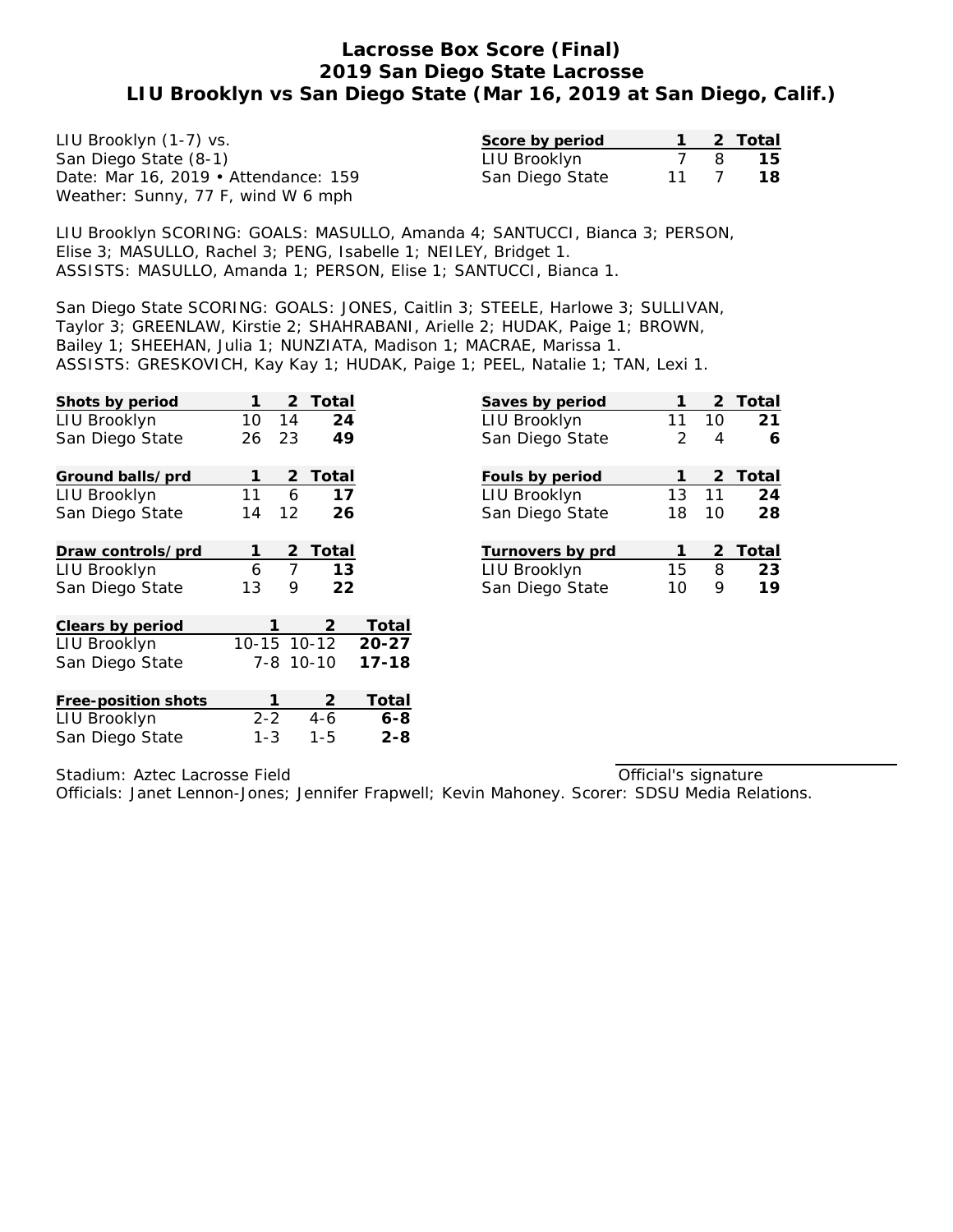**San Diego State**

| Pos | ##                  | Player                   |         | G                        | Α                        | Pts Sh                   |                          |                          |                          | SO GB DC                 | <b>FPS</b>               | ТO                       | <b>CT</b>                | $F_{\Omega}$             |
|-----|---------------------|--------------------------|---------|--------------------------|--------------------------|--------------------------|--------------------------|--------------------------|--------------------------|--------------------------|--------------------------|--------------------------|--------------------------|--------------------------|
| m   | 1                   | PEEL, Natalie            |         | $\frac{1}{2}$            | 1                        | 1                        | $\overline{4}$           | $\overline{4}$           | $\overline{2}$           | $\mathbf{1}$             | $0 - 1$                  | $\overline{2}$           | $\overline{2}$           | 4                        |
| a   | $\overline{2}$      | SHEEHAN, Julia           |         | $\mathbf{1}$             | $\overline{\phantom{0}}$ | $\mathbf{1}$             | $\overline{2}$           | $\mathbf{1}$             | $\mathbf{1}$             | $\overline{a}$           | $\overline{\phantom{0}}$ | 3                        | $\mathbf{1}$             | 3                        |
| m   | 5                   | JONES, Caitlin           |         | 3                        | $\overline{a}$           | 3                        | 6                        | 5                        | $\overline{2}$           | $\overline{2}$           | $1 - 1$                  | 1                        | $\mathbf{1}$             | $\mathbf{1}$             |
| m   | 6                   | MCGINTY, Grace           |         | $\overline{a}$           |                          | $\overline{\phantom{a}}$ | $\mathbf{1}$             | $\mathbf{1}$             | $\mathbf{1}$             | 3                        | $\overline{a}$           | $\overline{2}$           | $\overline{2}$           | $\overline{2}$           |
| d   | 7                   | GALLAGHER, Shan          |         | $\overline{\phantom{0}}$ | $\overline{\phantom{a}}$ | $\overline{a}$           | $\overline{a}$           | $\bar{\phantom{a}}$      | 1                        | $\overline{a}$           | $\overline{a}$           | $\overline{\phantom{0}}$ | $\overline{\phantom{0}}$ | $\overline{2}$           |
| m   | 10                  | MACRAE, Marissa          |         | 1                        |                          | 1                        | $\mathbf{1}$             | 1                        | $\overline{a}$           | -                        |                          | $\qquad \qquad -$        | -                        | $\overline{\phantom{0}}$ |
| m   | 11                  | BUCKLAND, Jenny          |         | $\overline{\phantom{0}}$ | $\overline{\phantom{a}}$ | $\frac{1}{2}$            | $\overline{a}$           | $\bar{\phantom{a}}$      | 1                        | $\overline{a}$           | $\overline{a}$           | 1                        | $\overline{\phantom{a}}$ | $\overline{c}$           |
| m   | 15                  | SULLIVAN, Taylor         |         | 3                        |                          | 3                        | 5                        | 3                        | $\overline{a}$           | $\overline{7}$           | $\overline{a}$           | $\mathbf{1}$             | 3                        | $\overline{2}$           |
| m   | 17                  | STEELE, Harlowe          |         | 3                        | $\overline{a}$           | 3                        | 5                        | $\overline{4}$           | 1                        | 1                        | $0 - 1$                  | $\overline{a}$           | $\overline{a}$           | 3                        |
| a   | 20                  | <b>GREENLAW, Kirstie</b> |         | $\overline{2}$           | $\overline{\phantom{a}}$ | $\overline{2}$           | 8                        | $\overline{7}$           | 3                        |                          |                          | 3                        | $\qquad \qquad -$        |                          |
| a   | 23                  | ADAMS, Elizabeth         |         | $\qquad \qquad -$        | $\frac{1}{2}$            | $\frac{1}{2}$            | $\qquad \qquad -$        | $\frac{1}{2}$            | $\overline{a}$           | $\overline{\phantom{0}}$ |                          | $\overline{\phantom{0}}$ | 1                        |                          |
| gk  | 36                  | SHARRETTS, Katy          |         |                          |                          |                          |                          |                          | 1                        |                          |                          |                          |                          |                          |
|     |                     | -- Substitutes --        |         |                          |                          |                          |                          |                          |                          |                          |                          |                          |                          |                          |
|     | 3                   | HUDAK, Paige             |         | $\mathbf{1}$             | 1                        | $\overline{2}$           | $\overline{2}$           | $\overline{2}$           | $\overline{a}$           | -                        |                          | $\mathbf{1}$             | $\overline{a}$           |                          |
|     | 16                  | GRESKOVICH, Kay          |         | $\overline{\phantom{0}}$ | 1                        | 1                        | $\overline{\phantom{a}}$ | $\frac{1}{2}$            | 1                        | $\overline{a}$           | $\overline{\phantom{0}}$ | $\overline{2}$           | 1                        | $\overline{\phantom{0}}$ |
|     | 18                  | YOUNG, Cailin            |         | -                        | $\overline{\phantom{0}}$ | $\overline{a}$           | 1                        | $\mathbf{1}$             | $\mathbf{1}$             | $\overline{4}$           | $\overline{\phantom{0}}$ | $\overline{2}$           | $\mathbf{1}$             | $\mathbf{1}$             |
|     | 19                  | GIERKE, Lindsay          |         | $\overline{\phantom{0}}$ | $\overline{\phantom{a}}$ | $\overline{a}$           | $\overline{a}$           | $\overline{a}$           | 1                        | 1                        | $\overline{\phantom{0}}$ | $\overline{\phantom{0}}$ | $\overline{a}$           |                          |
|     | 22                  | ROBINSON, Courtn         |         | $\overline{a}$           |                          | $\overline{a}$           | $\mathbf{1}$             | $\mathbf{1}$             | $\mathbf{1}$             | $\overline{a}$           |                          | $\overline{\phantom{a}}$ | $\mathbf{1}$             | $\overline{\phantom{a}}$ |
|     | 24                  | GARRISON, Gabbie         |         | $\overline{a}$           | $\overline{a}$           | $\overline{a}$           | $\overline{a}$           | $\overline{a}$           | 3                        | $\overline{a}$           | $\overline{a}$           | $\overline{a}$           | $\overline{a}$           | $\overline{2}$           |
|     | 25                  | MCDONAGH, Sarah          |         | $\overline{\phantom{0}}$ |                          |                          |                          | $\overline{a}$           | $\mathbf{1}$             |                          |                          |                          | 1                        | $\mathbf{1}$             |
|     | 27                  | MASIAS, Julia            |         | $\overline{\phantom{0}}$ | $\overline{\phantom{a}}$ | $\overline{a}$           | $\overline{\phantom{0}}$ | $\overline{\phantom{0}}$ | $\overline{a}$           | $\overline{\phantom{0}}$ | $\overline{\phantom{0}}$ |                          | $\overline{\phantom{0}}$ |                          |
|     | 28                  | STAPP, Amanda            |         |                          |                          |                          |                          |                          |                          |                          |                          |                          |                          |                          |
|     | 29                  | CADY, Erin               |         | $\overline{\phantom{0}}$ | $\overline{\phantom{a}}$ | $\overline{a}$           | $\overline{\phantom{0}}$ | $\overline{\phantom{a}}$ | 1                        | $\overline{a}$           | $\overline{\phantom{0}}$ | $\overline{\phantom{a}}$ | $\overline{\phantom{0}}$ |                          |
|     | 30                  | BROWN, Bailey            |         | $\mathbf{1}$             | $\qquad \qquad -$        | 1                        | 3                        | $\overline{2}$           | 3                        | 3                        | $0 - 2$                  |                          | $\overline{a}$           | $\overline{2}$           |
|     | 32                  | NUNZIATA, Madiso         |         | 1                        | $\overline{\phantom{0}}$ | 1                        | $\overline{2}$           | $\overline{2}$           | $\overline{\phantom{a}}$ | $\overline{a}$           | $0 - 1$                  | $\frac{1}{2}$            | $\frac{1}{2}$            | $\overline{\phantom{0}}$ |
|     | 33                  | SHAHRABANI, Ariel        |         | $\overline{2}$           | $\overline{\phantom{0}}$ | $\overline{2}$           | 5                        | 3                        | $\overline{\phantom{0}}$ | $\overline{\phantom{0}}$ | $1 - 2$                  |                          | 1                        |                          |
|     | 34                  | KOVINSKY, Hailey         |         | $\overline{a}$           |                          | $\overline{a}$           | $\overline{a}$           | $\overline{a}$           | $\overline{a}$           |                          |                          |                          | $\frac{1}{2}$            | $\mathbf{1}$             |
|     | 37                  | KILGER, Lauren           |         | $\overline{\phantom{0}}$ |                          | $\overline{a}$           | $\mathbf{1}$             | $\overline{a}$           |                          |                          |                          |                          | $\overline{\phantom{0}}$ |                          |
|     | 38                  | HOOK, Shelby             |         | $\overline{a}$           | $\overline{a}$           | $\overline{a}$           | $\overline{a}$           | $\overline{\phantom{0}}$ | $\overline{a}$           |                          | $\overline{\phantom{0}}$ |                          | $\frac{1}{2}$            |                          |
|     | 39                  | TAN, Lexi                |         |                          | 1                        | 1                        | $\overline{2}$           | $\overline{2}$           | 1                        |                          |                          | 1                        |                          | $\overline{2}$           |
|     | 40                  | PEJAKOVICH, Ella         |         | $\overline{\phantom{0}}$ | $\overline{\phantom{0}}$ | $\overline{a}$           | $\overline{\phantom{a}}$ | $\overline{\phantom{a}}$ | $\overline{a}$           | $\overline{a}$           | $\overline{a}$           | $\overline{\phantom{0}}$ | $\overline{a}$           |                          |
|     | 44                  | STERN, Taylor            |         |                          |                          |                          |                          |                          |                          |                          |                          |                          |                          |                          |
|     | 46                  | HORAN, Sam               |         | $\overline{a}$           |                          |                          |                          |                          |                          |                          |                          |                          |                          |                          |
|     |                     | Totals                   |         | 18                       | $\overline{4}$           | 22                       | 49                       | 39                       | 26 22                    |                          | $2 - 8$                  | 19                       | 15                       | 28                       |
| #   |                     | Goalkeepers              | Minutes |                          |                          | GA                       | W/L                      |                          | Saves                    |                          |                          |                          |                          |                          |
|     |                     |                          |         |                          |                          |                          |                          |                          |                          |                          |                          |                          |                          |                          |
|     |                     | 36 SHARRETTS, Katy       |         | 15:10                    |                          | $\overline{4}$           |                          |                          |                          | $\overline{2}$           |                          |                          |                          |                          |
|     |                     | 46 HORAN, Sam            |         | 14:50                    |                          | 3                        | W                        |                          |                          | $\mathbf 0$              |                          |                          |                          |                          |
|     |                     | 28 STAPP, Amanda         |         | 24:01                    |                          | 5                        |                          |                          |                          | $\overline{4}$           |                          |                          |                          |                          |
|     | 40 PEJAKOVICH, Ella |                          | 5:59    |                          | 3                        |                          |                          |                          | 0                        |                          |                          |                          |                          |                          |

Win-HORAN, Sam (1-0).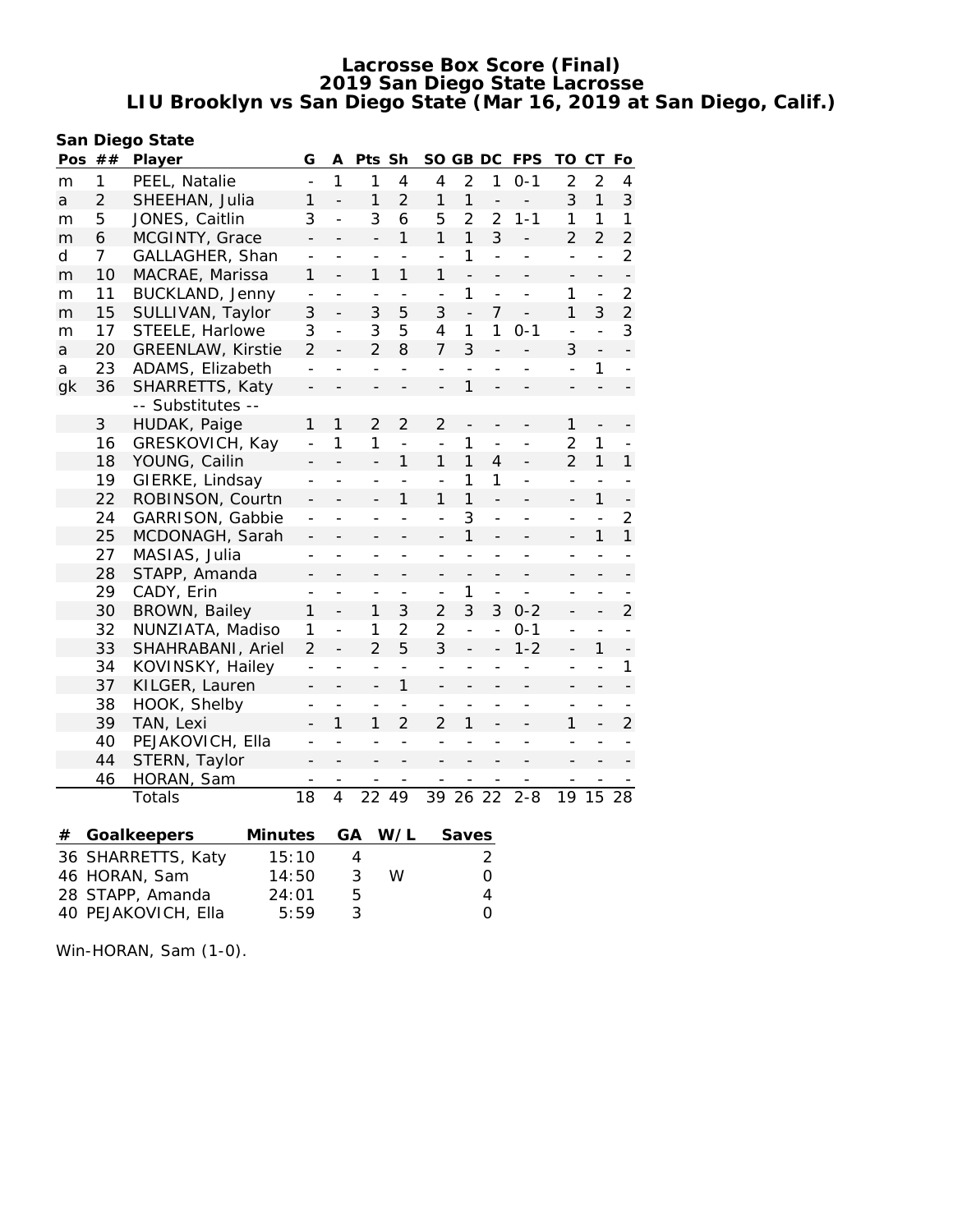**LIU Brooklyn**

|    | Pos $\# \#$ | Player                  | G     | A | Pts Sh |               | SO GB DC      |               |    | <b>FPS</b> | TO            | CT.            | Fo            |
|----|-------------|-------------------------|-------|---|--------|---------------|---------------|---------------|----|------------|---------------|----------------|---------------|
| m  |             | PENG, Isabelle          | 1     |   |        | $\mathcal{P}$ | $\mathcal{P}$ | $\mathcal{P}$ |    |            | $\mathcal{P}$ | $\mathcal{P}$  | 3             |
| d  | 3           | <b>HOLLENBACH, Rile</b> |       |   |        |               |               | 3             |    |            | 1             | 3              | 1             |
| a  | 4           | SANTUCCI, Bianca        | 3     | 1 | 4      | 5             | 4             |               |    | $1 - 2$    |               |                |               |
| a  | 9           | SANTUCCI, Adriana       |       |   |        |               |               |               |    |            | 1             | $\overline{a}$ | 2             |
| d  | 10          | GRAY, Tori              |       |   |        |               |               | 2             |    |            | 2             |                | 5             |
| a  | 11          | NEILEY, Bridget         |       |   |        | $\mathcal{P}$ | 2             |               |    |            | 5             |                | 2             |
| m  | 12          | PERSON, Elise           | 3     | 1 | 4      | 4             | 3             |               |    | $3 - 4$    | 1             |                | 5             |
| m  | 16          | MASULLO, Amanda         | 4     | 1 | 5      | 7             | 7             |               | 4  | $2 - 2$    | 2             |                | 3             |
| m  | 18          | MASULLO, Rachel         | 3     |   | 3      | 4             | 3             |               | 5  |            | 4             |                |               |
| m  | 19          | ROBINSON, Carlie        |       |   |        |               |               | $\mathcal{P}$ |    |            | $\mathcal{P}$ | $\mathcal{P}$  |               |
| m  | 20          | RIGGINS, Kaylee         |       |   |        |               |               |               | 4  |            | 1             | 1              | $\mathcal{P}$ |
| gk | 40          | KIDD, Sam               |       |   |        |               |               |               |    |            | $\mathcal{P}$ | 3              | 1             |
|    |             | -- Substitutes --       |       |   |        |               |               |               |    |            |               |                |               |
|    | 2           | SHOCKLEY, Maddie        |       |   |        |               |               |               |    |            |               |                |               |
|    |             | Totals                  | 15    | 3 | 18     | 24            | 21            | 17            | 13 | $6 - 8$    | 23            | 11             | 24            |
|    |             |                         |       |   |        |               |               |               |    |            |               |                |               |
| #  |             | Minutes<br>Goalkeepers  |       |   | GA     | W/L           |               | Saves         |    |            |               |                |               |
|    |             | 40 KIDD, Sam            | 60:00 |   | 18     |               |               |               | 21 |            |               |                |               |

Loss-KIDD, Sam (1-7).